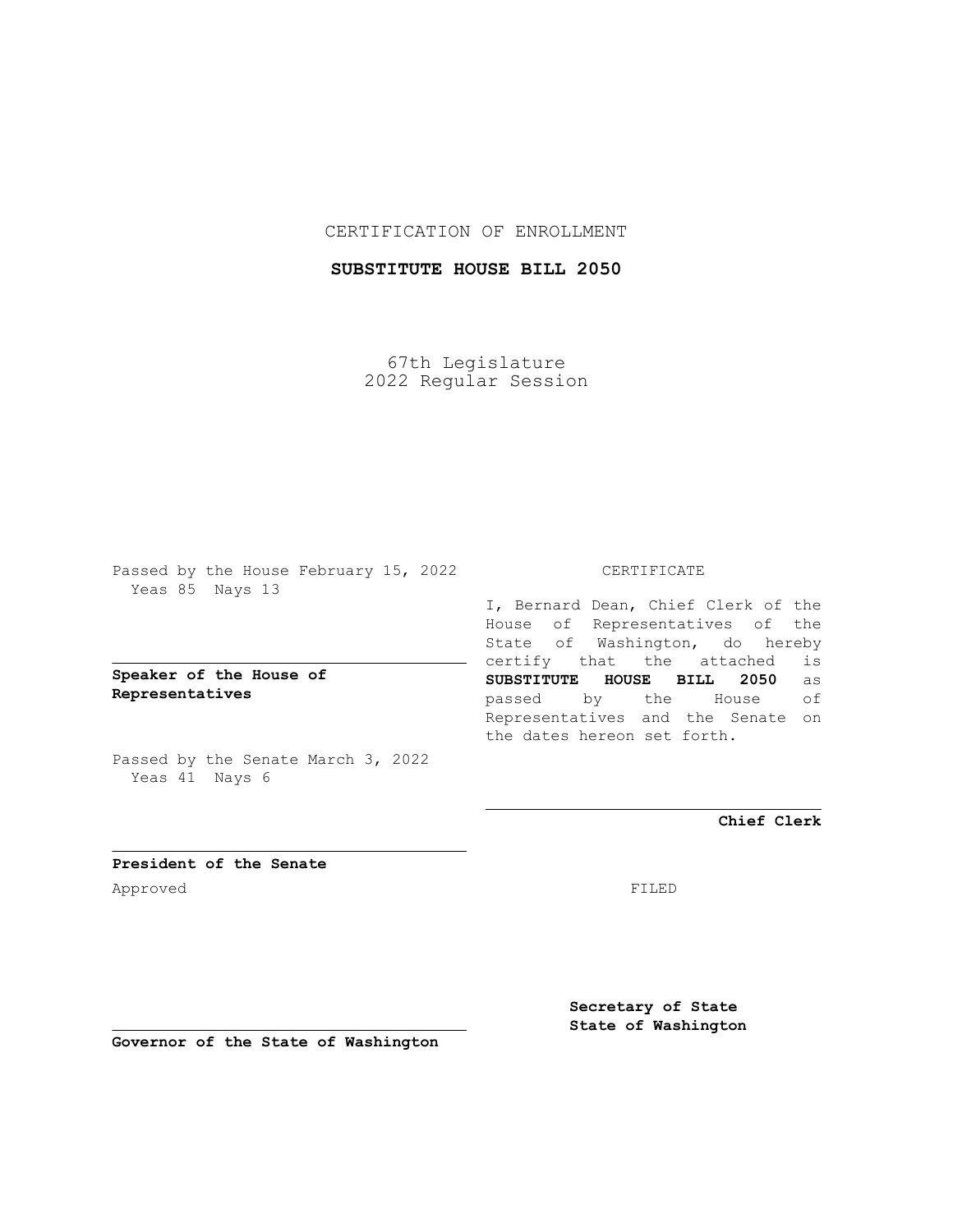#### **SUBSTITUTE HOUSE BILL 2050**

Passed Legislature - 2022 Regular Session

#### **State of Washington 67th Legislature 2022 Regular Session**

**By** House Appropriations (originally sponsored by Representatives Harris-Talley, Goodman, Senn, Santos, Ormsby, Valdez, Macri, Frame, Ryu, Fitzgibbon, Bergquist, Ramel, Peterson, Simmons, Pollet, and Wicks)

READ FIRST TIME 02/07/22.

 AN ACT Relating to repealing requirements for parent payment of the cost of their child's support, treatment, and confinement; amending RCW 43.20B.095; creating new sections; and repealing RCW 13.16.085 and 13.40.220.4

BE IT ENACTED BY THE LEGISLATURE OF THE STATE OF WASHINGTON:

 NEW SECTION. **Sec. 1.** (1) The purpose of this act is to repeal RCW 13.40.220 and 13.16.085, also known as the "parent pay" statutes, which require parents to pay a percentage of their gross income for the cost of their child's support, treatment, and confinement.

 (2) The parent pay statutes essentially operate as a legal financial obligation assessed on parents for their child's incarceration. These laws disproportionally impact poorer parents and represent a dated policy and philosophy that is not aligned with current racial equity and social justice reforms. Pursuing these parents is unfair and takes advantage of people at their most vulnerable, undermining government credibility and the integrity of the legal process. Placing these parents in debt may also result in unstable home environments, deterring successful youth reentry back 19 into the community.

 (3) The legislature finds that eliminating parents' financial obligation to pay for their child's incarceration will advance racial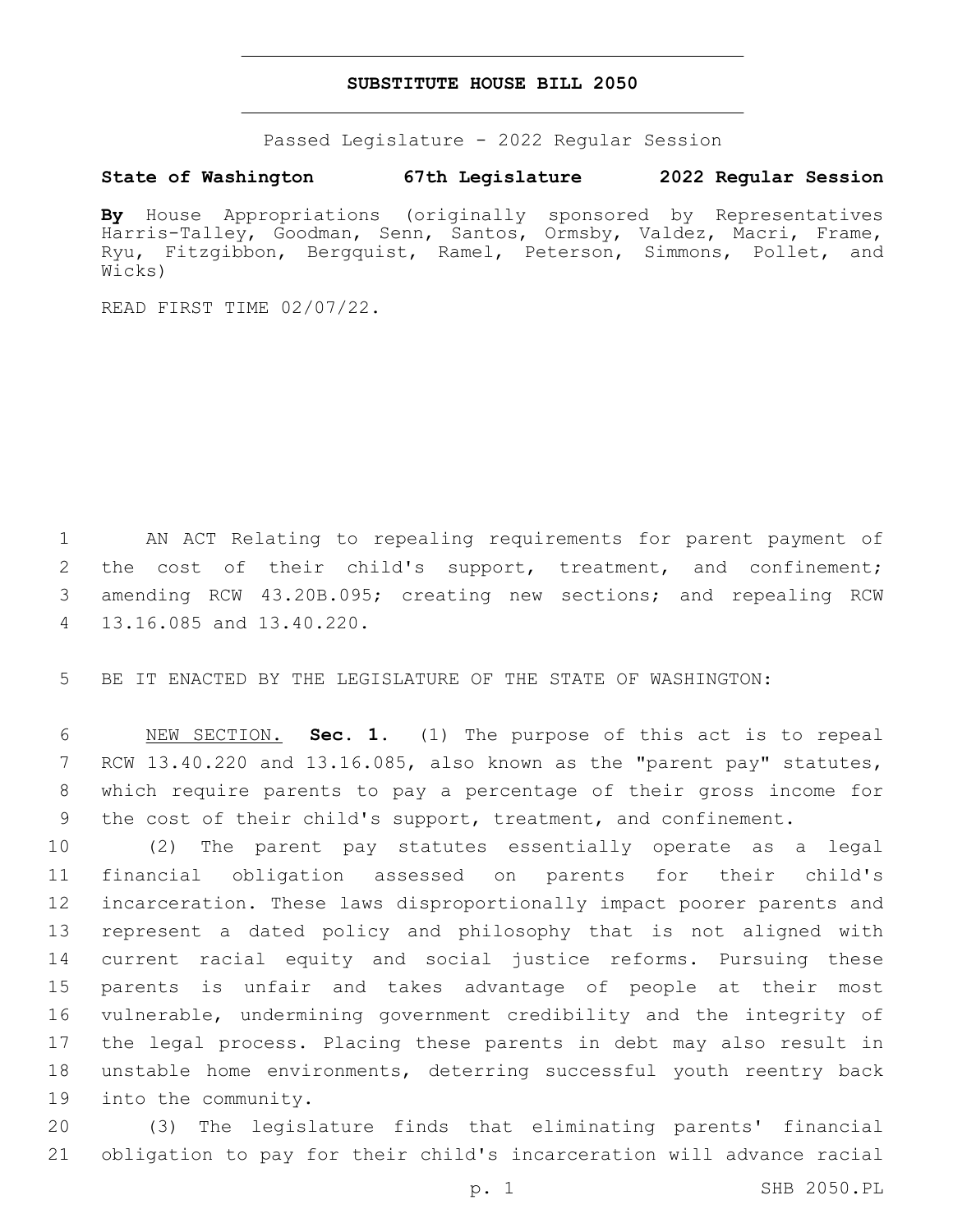equity and help to support a successful transition to adulthood for young people in juvenile detention and in the department's care.

 NEW SECTION. **Sec. 2.** The following acts or parts of acts are each repealed:

 (1) RCW 13.16.085 (Financial responsibility for cost of 6 detention) and 1955 c 369 s 1; and

 (2) RCW 13.40.220 (Costs of support, treatment, and confinement— Order—Contempt of court) and 2021 c 206 s 6, 2017 3rd sp.s. c 6 s 610, 1995 c 300 s 1, 1994 sp.s. c 7 s 529, 1993 c 466 s 1, & 1977 10 ex.s. c 291 s 76.

 **Sec. 3.** RCW 43.20B.095 and 2019 c 470 s 10 are each amended to read as follows:12

 The department is authorized to establish and to recover debts for the department of children, youth, and families under this 15 chapter ((and under RCW 13.40.220)) pursuant to a contract between the department of children, youth, and families and the department that is entered into in compliance with the interlocal cooperation 18 act, chapter 39.34 RCW.

 NEW SECTION. **Sec. 4.** (1) This act does not affect any moneys paid to the department of children, youth, and families or the courts before the effective date of this section. Any moneys already collected from a parent or other person legally obligated to care for and support a child under RCW 13.40.220 or 13.16.085 before the effective date of this section will not be refunded to that person.

(2) On the effective date of this section:25

 (a) All pending actions or proceedings to recover debt owed by a parent or other person legally obligated to care for and support a child under RCW 13.40.220 or 13.16.085 shall be terminated with prejudice including, but not limited to, tax refund intercepts, federal and state benefit intercepts, wage garnishments, payment 31 plans, and automatic bank account deductions;

 (b) All outstanding debts or other obligations including, but not limited to, interest charges owed by a parent or other person legally obligated to care for and support a child under RCW 13.40.220 or 13.16.085 shall be canceled with prejudice, rendered null and void, 36 and considered paid in full; and